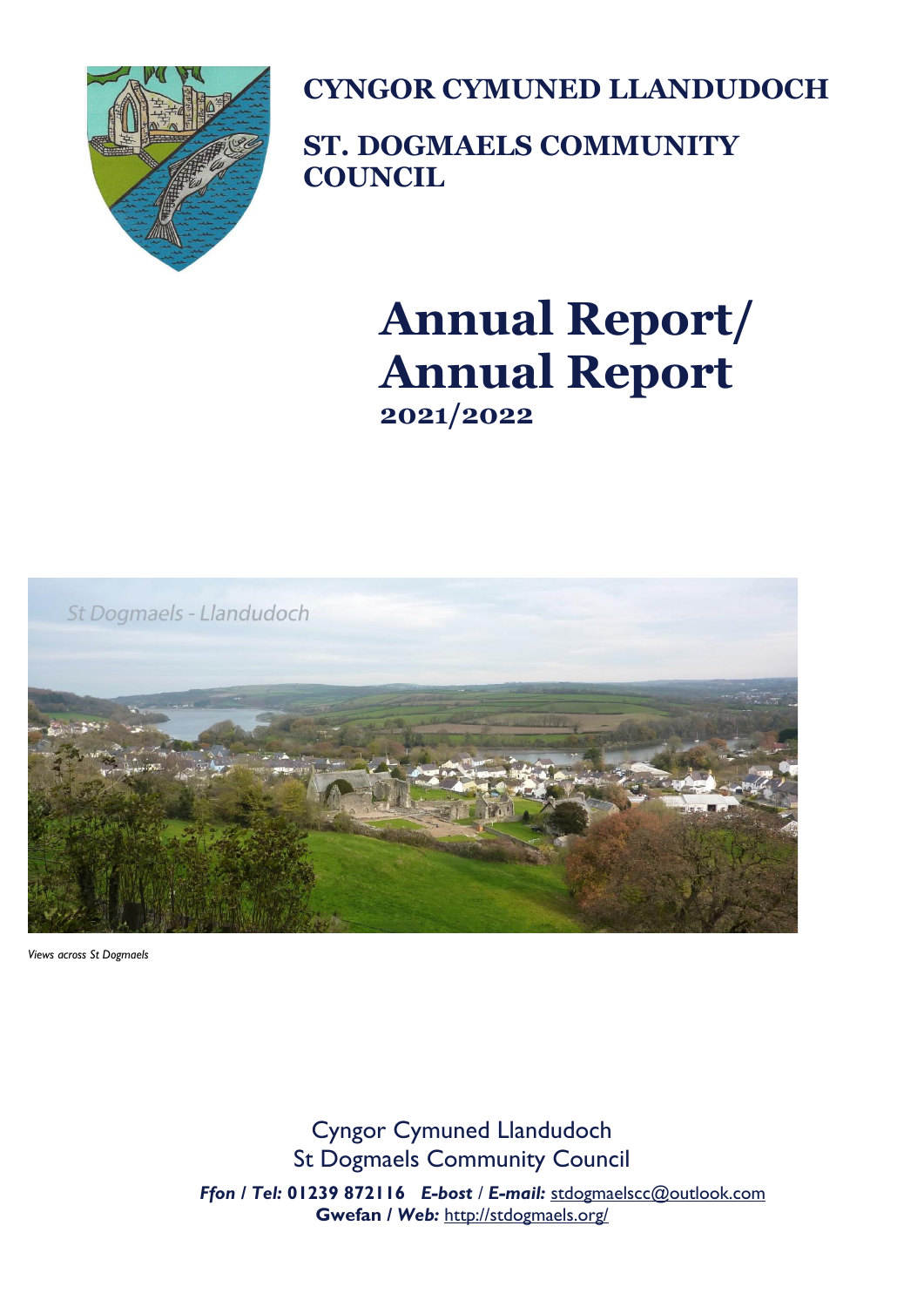

## Chairman's Introduction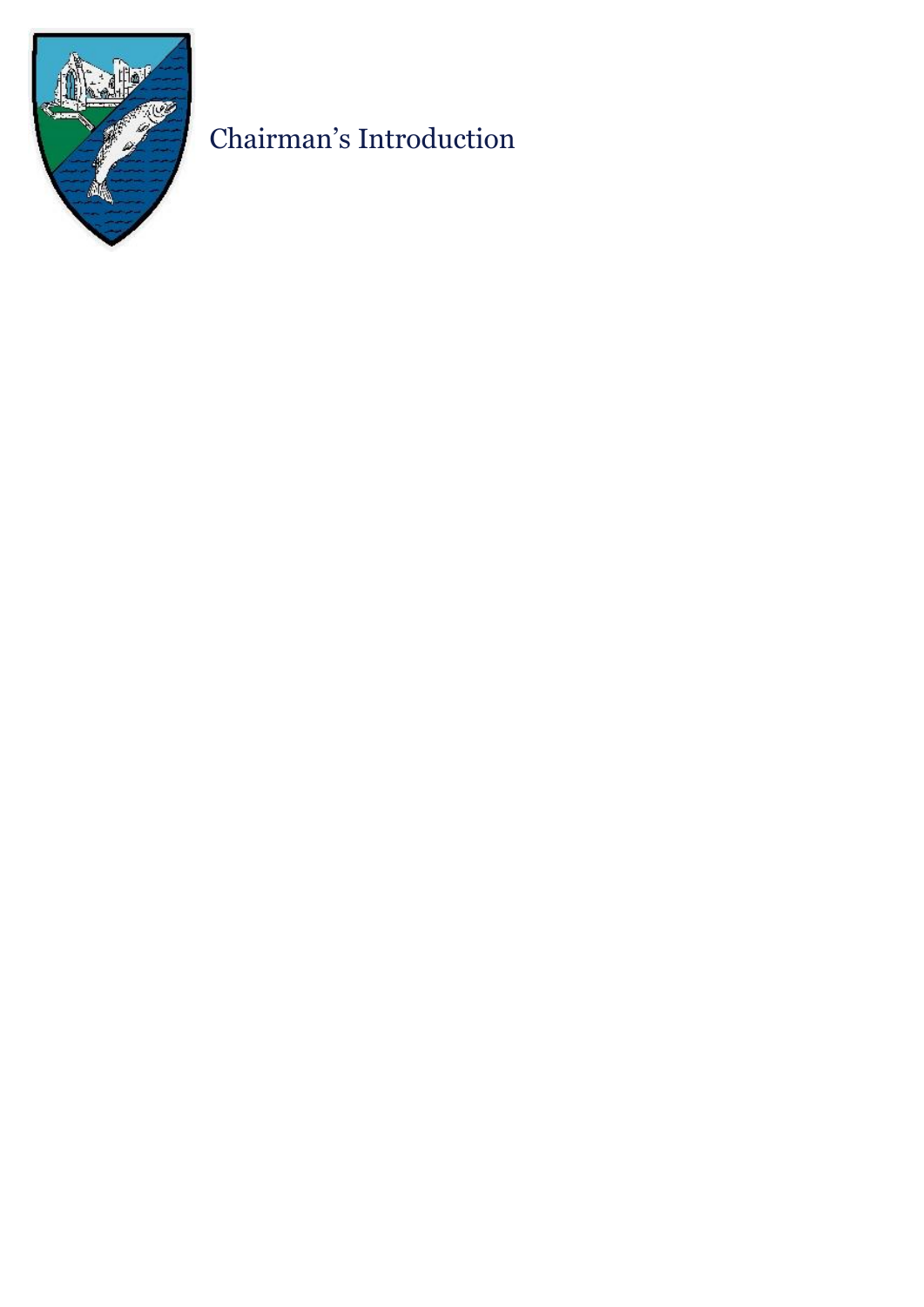## **Highlights**

## **PLAYGROUND**

2021-22 concluded the funding of approximately £140k of the playground regeneration project, culminating in the erection of ball stop fencing between the playground and football field and metal bow top fencing.

## **PLAYGROUND**

2021-22 concluded the funding of approximately £140k of the playground regeneration project, culminating in the erection of ball stop fencing between the playground and football field and metal bow top fencing.

### **Village in Bloom**

Despite the issues presented by COVID the Community Council once again ran its popular In Bloom competition but in a new photographic format

## **Village in Bloom**

Despite the issues presented by COVID the Community Council once again ran its popular In Bloom competition but in a new photographic format



*Presentation by the Council Chairman to a Village in Bloom winner/ Presentation by the Council Chairman to a Village in Bloom winner*

## **Respect**

Both and ANZAC Day and Remembrance Service were organised at the War Memorial, although in a muchreduced format due to COVID.

The Red Ensign was raised, in September, at Glanteifion to mark the sacrifice of those who served in the Merchant Navy during WWI and WWII.



*Wreath laying at the War Memorial/ Wreath laying at the War Memorial*

## **Respect**

Both and ANZAC Day and Remembrance Service were organised at the War Memorial, although in a muchreduced format due to COVID.

The Red Ensign was raised, in September, at Glanteifion to mark the sacrifice of those who served in the Merchant Navy during WWI and WWII.

## **Defibrillators**

As concerns rose with regard to waiting times for medical emergency services the Community Council

- Updated the defib cabinet in the High St car park
- Earmarked money for a new defib at the Moorings

Sought permission to install a defib at Poppit Sands

## **Defibrillators**

As concerns rose with regard to waiting times for medical emergency services the Community Council

- Updated the defib cabinet in the High St car park
- Earmarked money for a new defib at the Moorings

Sought permission to install a defib at Poppit Sands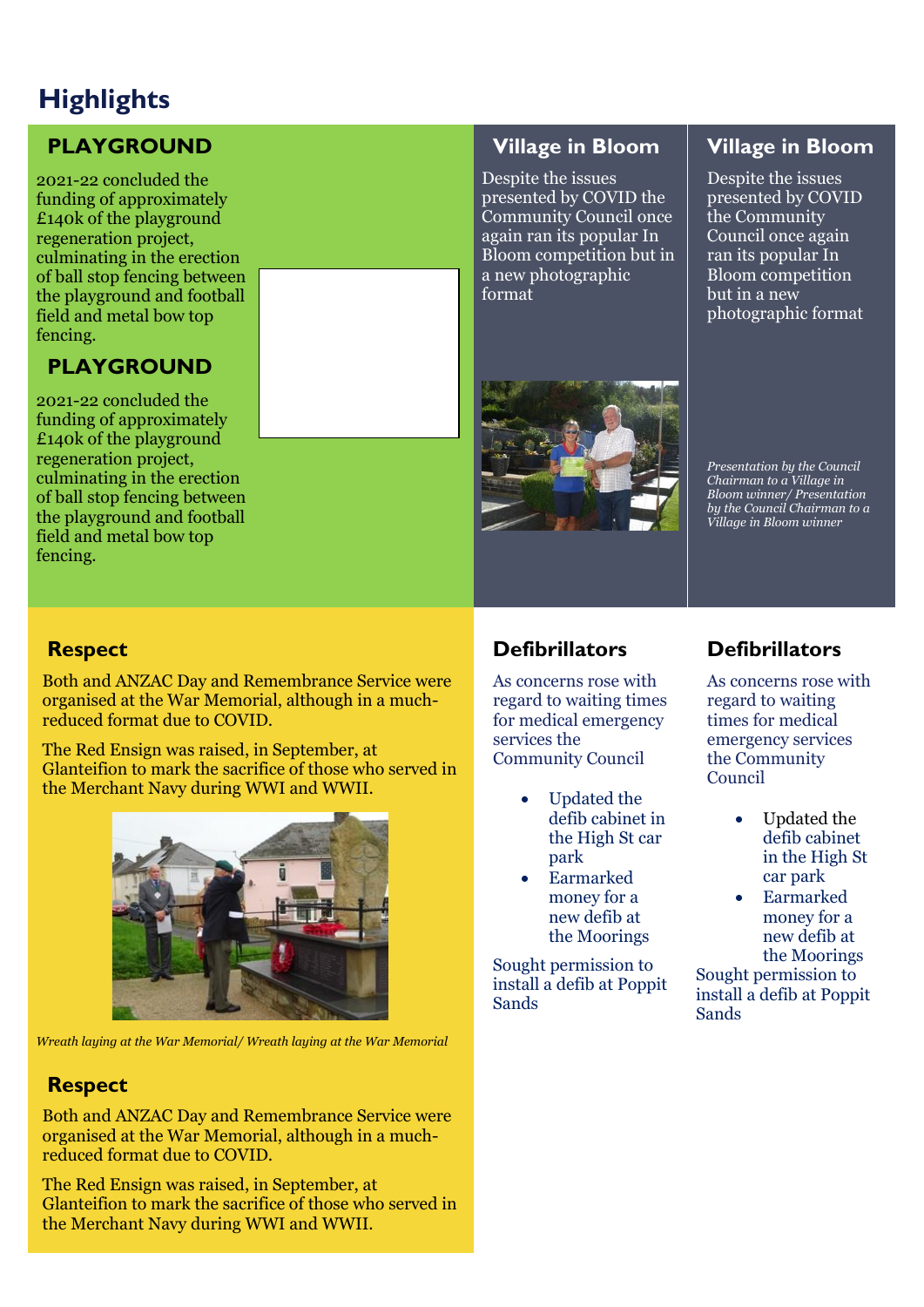

*Christmas erected by the Community Council at the Coach House/ Christmas erected by the Community Council at the Coach House*

#### **Events**

Halloween was marked by a trail around village culminating in a reward of sweets in the Council stall at the Coach House. The Christmas tree and lights at the Coach House proved a focal point for several events. The Council set aside funding for events to take place in June 2022, to celebrate the Platinum Jubilee of HM Queen Elisabeth II



A treat in store for those who braved the Halloween trail / A treat in store for those who braved the Halloween trail

#### **Events**

Halloween was marked by a trail around village culminating in a reward of sweets in the Council stall at the Coach House. The Christmas tree and lights at the Coach House proved a focal point for several events. The Council set aside funding for events to take place in June 2022, to celebrate the Platinum Jubilee of HM Queen Elisabeth II

### **Noticeboards**

And if you want to know what is going on in the village the Community Council replaced all of its ageing noticeboards around the village. It hoped to receive permission to install a new community notice at Poppit Sands in 22-23.

#### **Noticeboards**

And if you want to know what is going on in the village the Community Council replaced all of its ageing noticeboards around the village. It hoped to receive permission to install a new community notice at Poppit Sands in 22-23.



*Y Pinog, Mehefin 2021 The Pinog, June 2021*

#### **Biodiversity**

To support and improve Biodiversity in the village the Council carried out a study of all its land and in 2021 agreed to carry out a 3-year pilot programme based mainly at the Pinog. Where possible, taking into account land usage and other geological aspects, the existing cutting regime was adjusted aiming to improve the chosen sites for pollinators and other wildlife. Initial results have already seen an increase in native wild flowers and pollinating insects using the pilot areas. With Covid restrictions lifted it is hoped to involve residents in future monitoring surveys.



*Y Pinog / The Pinog*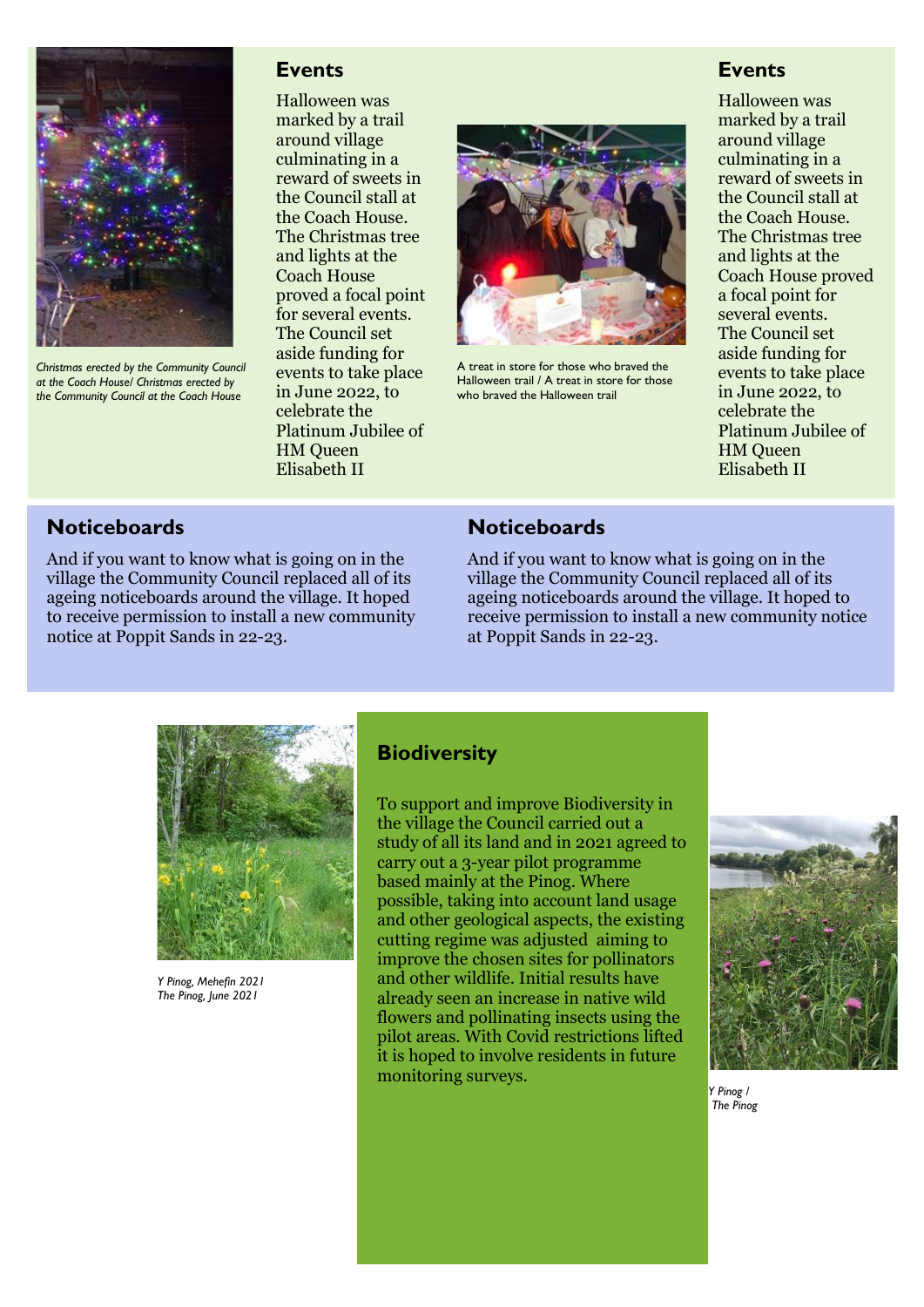## **Finance**

#### **2021/22 Income**

Precept £49276 with any additional expenditure being taken from reserves



#### **2021/22 Budget - £64116**



- Payments to Cllrs and Expenses Clerks salary / Exp etc
- Office supplies/Ink
- Maintenance, repair & materials Professional, Insurance & Subs
- Highways Committee
- $\blacksquare$  Donations
- $\blacksquare$  Enertainment

Hall hire/ZOOM

- Playground
- Capital/Projects
- Remembrance service etc

#### **2021/22 Expenditure - £59339**



- Payments to Cllrs and Expenses Clerks salary / Exp etc
- Office supplies/Ink
- Maintenance, repair & materials Professional, Insurance & Subs
- Highways Committee
- Donations
- **Enertainment**
- Hall hire/ZOOM
- Playground
- Capital/Projects
- Remembrance service etc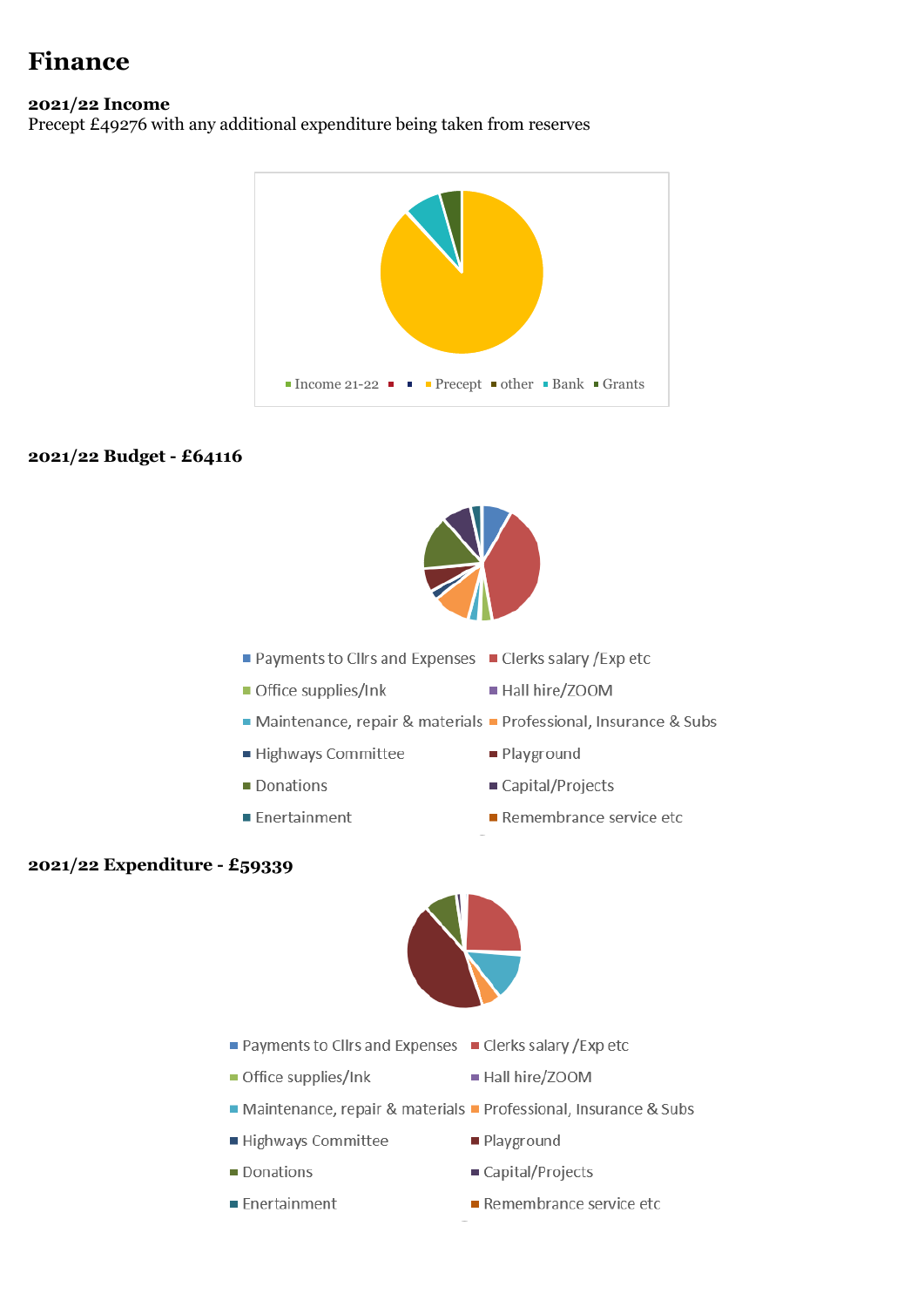**Finance in Welsh**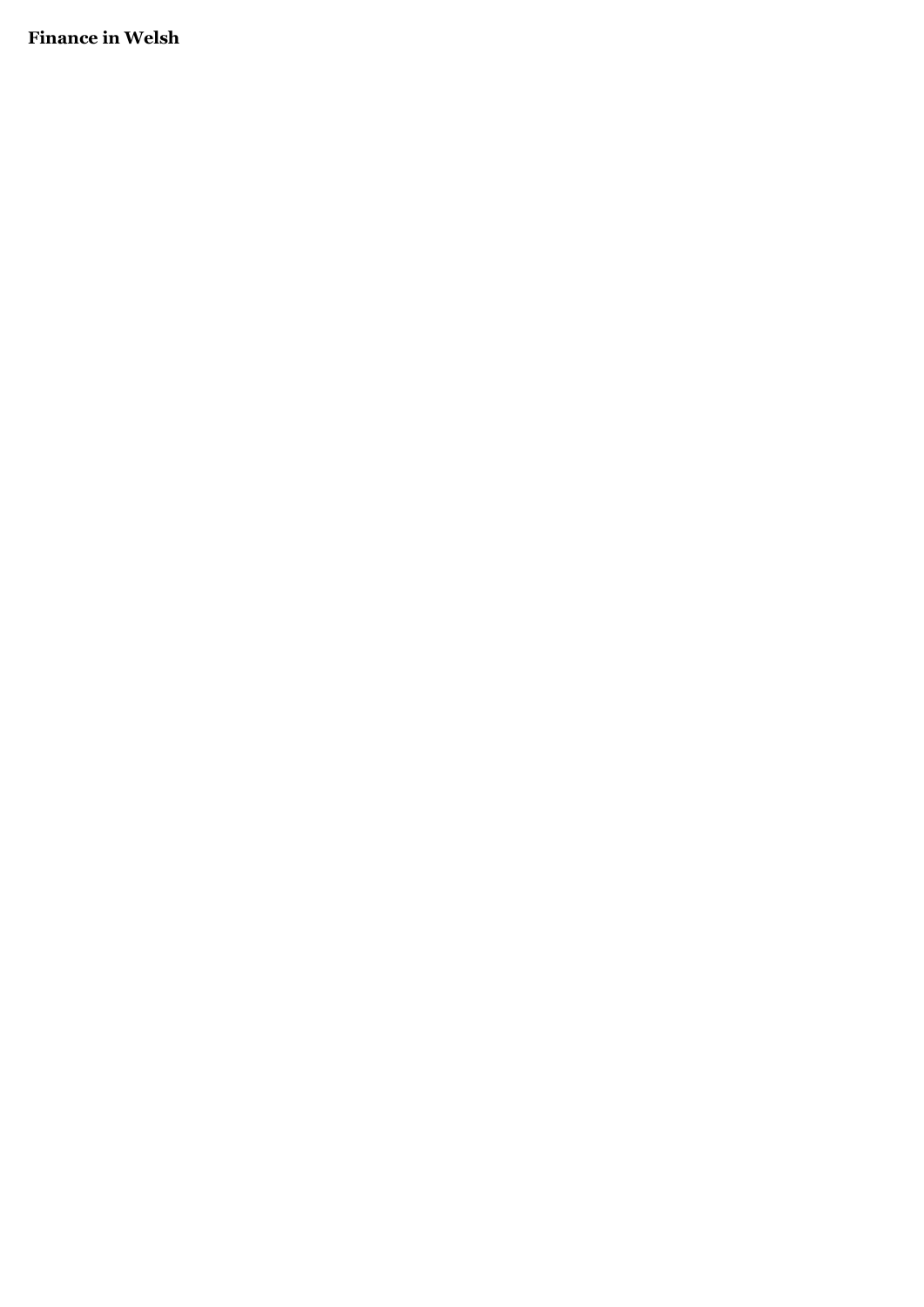

## **CYNGOR CYMUNED LLANDUDOCH ST. DOGMAELS COMMUNITY COUNCIL**

Swyddogaeth Cyngor Cymuned yw hyrwyddo'i ardal leol, cynrychioli ei buddiannau a chefnogi gwaith grwpiau cymunedol lleol.

Mae Cynghorau Cymuned hefyd yn darparu ystod fach o wasanaethau cyhoeddus lleol sy'n amrywio yn ôl maint y pentrefi. Fodd bynnag, mae cyfrifoldebau Cynghorau Cymuned yn gyfyngedig gan fod yn rhan fwyaf o wasanaethau llywodraeth leol yn cael eu cyflawni gan y Cyngor Sir.

St Dogmaels Community Council meets on the 4<sup>th</sup> Thursday of the month at 7p.m; the first 15 minutes are allocated to any member of the community who wishes to raise an issue with the Community Council.

Currently meetings are conducted on Zoom, an invitation to the community is extended on the website under agenda and supporting documents<http://stdogmaels.org/agenda/>

### **Beth yw Cyngor Cymuned a beth mae'n ei wneud?**

- Cyngor Cymuned yw'r lefel fwyaf lleol o lywodraeth yn y gymuned.
- Mae Cynghorau Cymuned (sy'n cyfateb i Gynghorau Plwyf yn Lloegr) yn gyrff cyfreithiol wedi'u creu drwy Ddeddf Seneddol, ac mae ganddyn nhw hawl i godi treth leol.(a elwir yn Braesept) ar bob cartref.
- Gwneir penderfyniadau'r Cyngor gan Gynghorwyr Cymuned sy'n cael eu hethol gan bleidleiswyr lleol.
- Swyddogaeth Cyngor Cymuned yw hyrwyddo'i ardal leol, cynrychioli ei buddiannau a chefnogi gwaith grwpiau cymunedol lleol.
- Mae Cynghorau Cymuned hefyd yn darparu ystod fach o wasanaethau cyhoeddus lleol sy'n amrywio yn ôl maint y pentrefi. Fodd bynnag, mae cyfrifoldebau Cynghorau Cymuned yn gyfyngedig gan fod yn rhan fwyaf o wasanaethau llywodraeth leol yn cael eu cyflawni gan y Cyngor Sir.

#### **What is a Community Council and what does it do?**

- A Community Council is the most local level of government in the community.
- Community councils (equivalent of Parish Councils in England) are legal bodies created by Act of Parliament and have the right to levy a local tax (called a Precept) on every household.
- Decisions of the Council are made by Community Councillors who are elected by local voters.
- The role of a Community Council is to promote their local areas, represent its interests and support the work of local community groups.
- Community Councils also provide a limited range of local public services which vary according to the size of the villages. However, the responsibilities of Community Councils are limited, as most local government services are undertaken by the County Council.